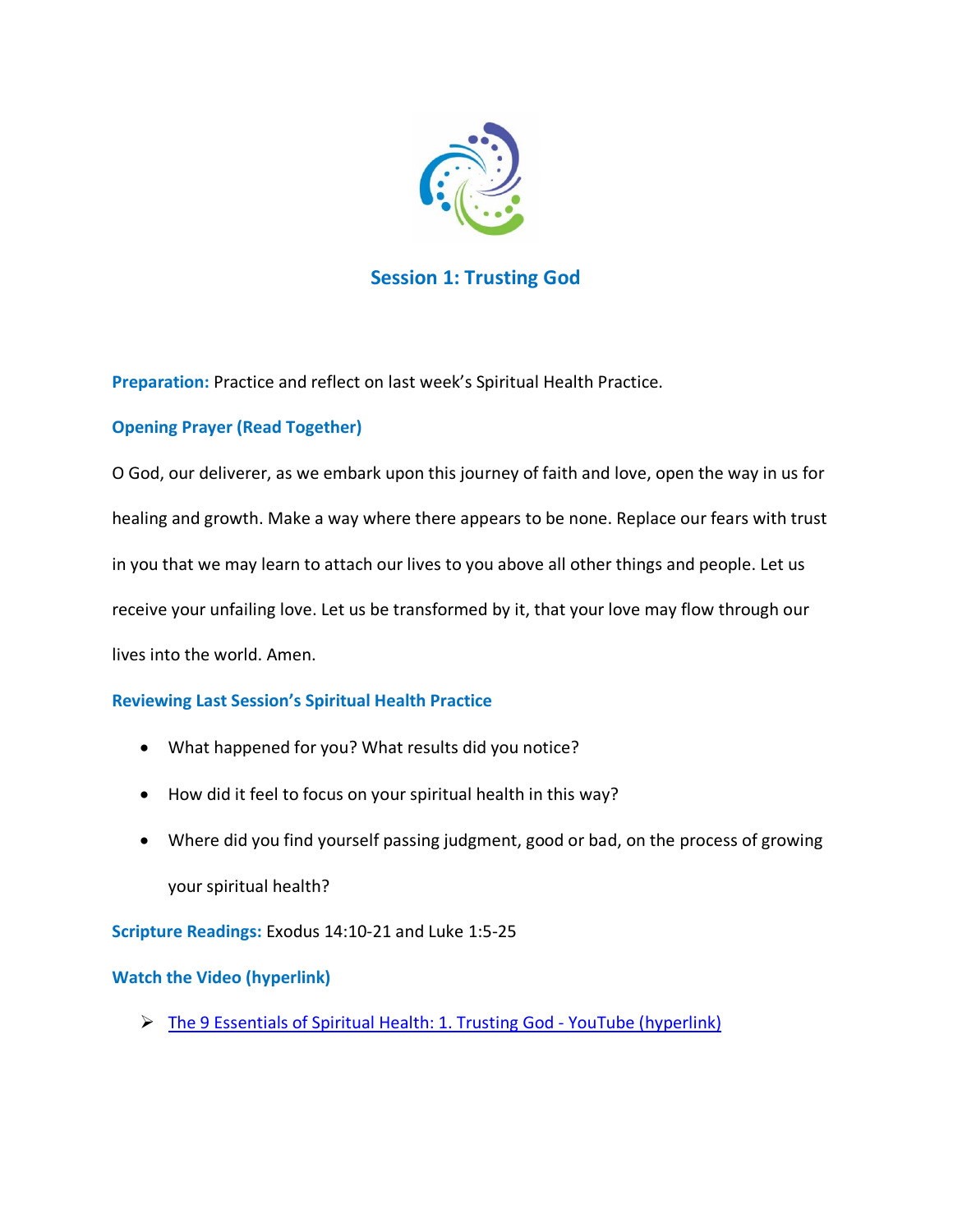#### **Video Learning Points. Write your thoughts and reactions here as you watch the video.**

GPS stands for God-Personal-Social. The GPS measures the depth of our relationship with God, ourselves, and other people. The GPS helps you to locate where you are right now so that you can begin a journey led by the love of God.

Spiritual health is the degree that we receive the restoring love of God, are personally transformed by it, and share God's restoring love with other people. The three factors of spiritual health are our level of attachment to God, our level of Self-differentiation, and our level of Empathy for others. Each factor has three essentials to guide us along the way.

In terms of our attachment to God, the three essentials are trusting in God, communicating with God, and holding a sense of closeness with God.

"Trust" in Hebrew is *betach,* which means "*to seek refuge in." Trust in the Lord with all your heart, lean not on your own understanding. Acknowledge him in all you do, and he will make straight your path. Proverbs 3:4-5* 

Trust is about safety. *God is our refuge and strength, a very present help in trouble. Psalm 46:1* Are there people in your life that you seek refuge in? Do you turn to God for refuge?

We don't tend to put our trust in God until we have no other options. The Israelites were stuck between the Red Sea and the Egyptian Army. Moses had learned to trust in God. "Stand firm…the Lord is going to fight for you." Moses knew that in the moment God was leading them. Through Moses' trust, God parted the sea. It still took trust to walk through the parted sea.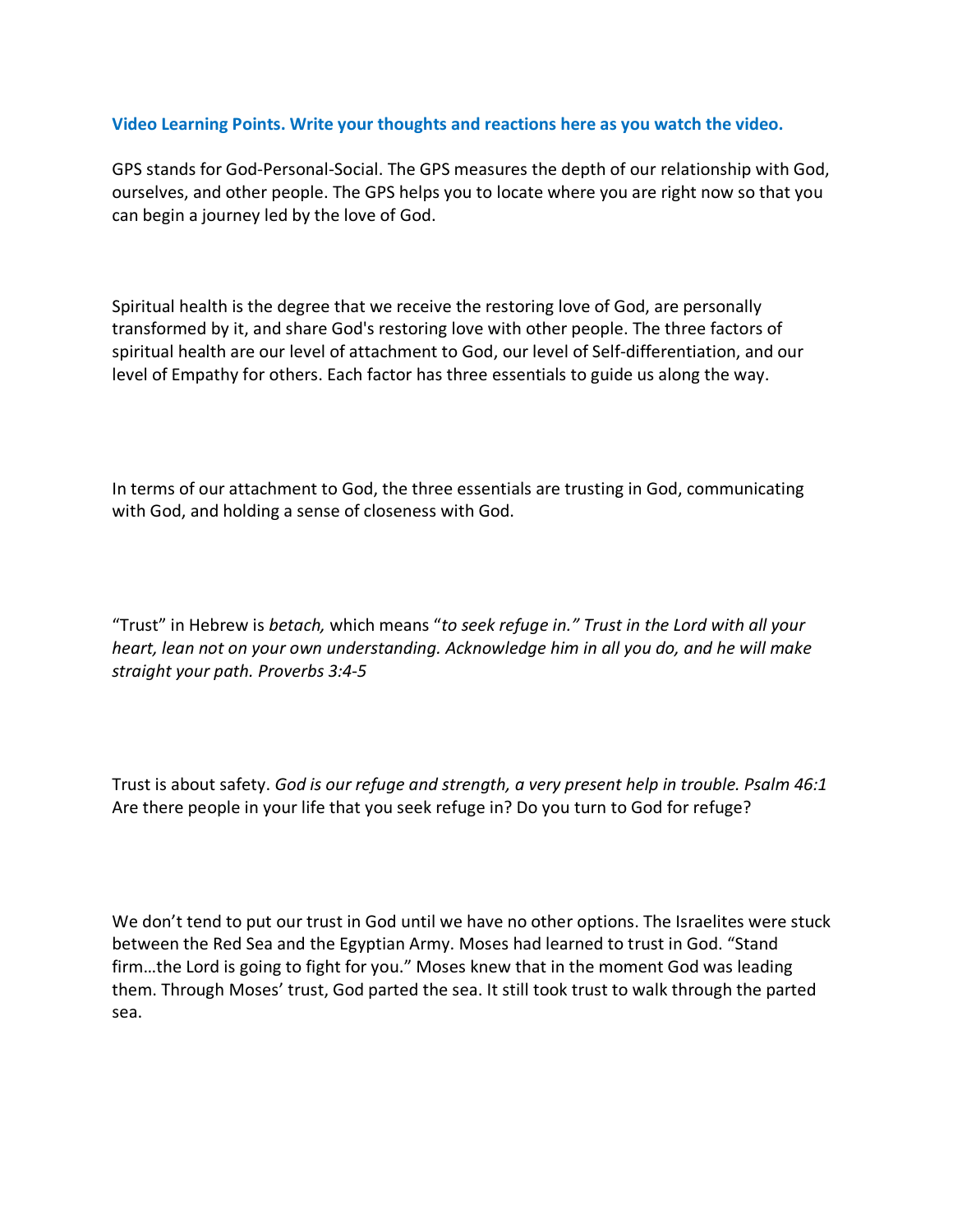In the story about being paralyzed by anxiety before leading worship, the Spirit said, "I want you to walk out of your office and I want you to engage with the people. And by the time the first hymn plays, you'll be fine. The fear will go, the anxiety will be gone."

Zechariah and the Angel: Your wife is going to have a baby. Zechariah's experience of disappointment had taught him to doubt. Have you given up on the possibility of rebirth?

In the story about fertility struggles and waiting for the adoption, the phrase "I'm going to believe it for you." When we can't believe and trust anymore, we need people that can believe for us and in us. What makes it so hard to trust?

Where has trust been broken for you? What has damaged your ability to trust?

When our hearts are broken our brains experience damage. Our brains and our lives and relationships become dis-integrated when our trust is broken. The brain is like plastic. It can be reshaped and can learn to trust.

Johns Hopkins Medical School studied mental illness, hypertension, malignant tumors, coronary heart disease, and suicide in 1377 participants over 31 years. They found that the single common denominator was not diet or exercise, it was a lack of closeness to their parents.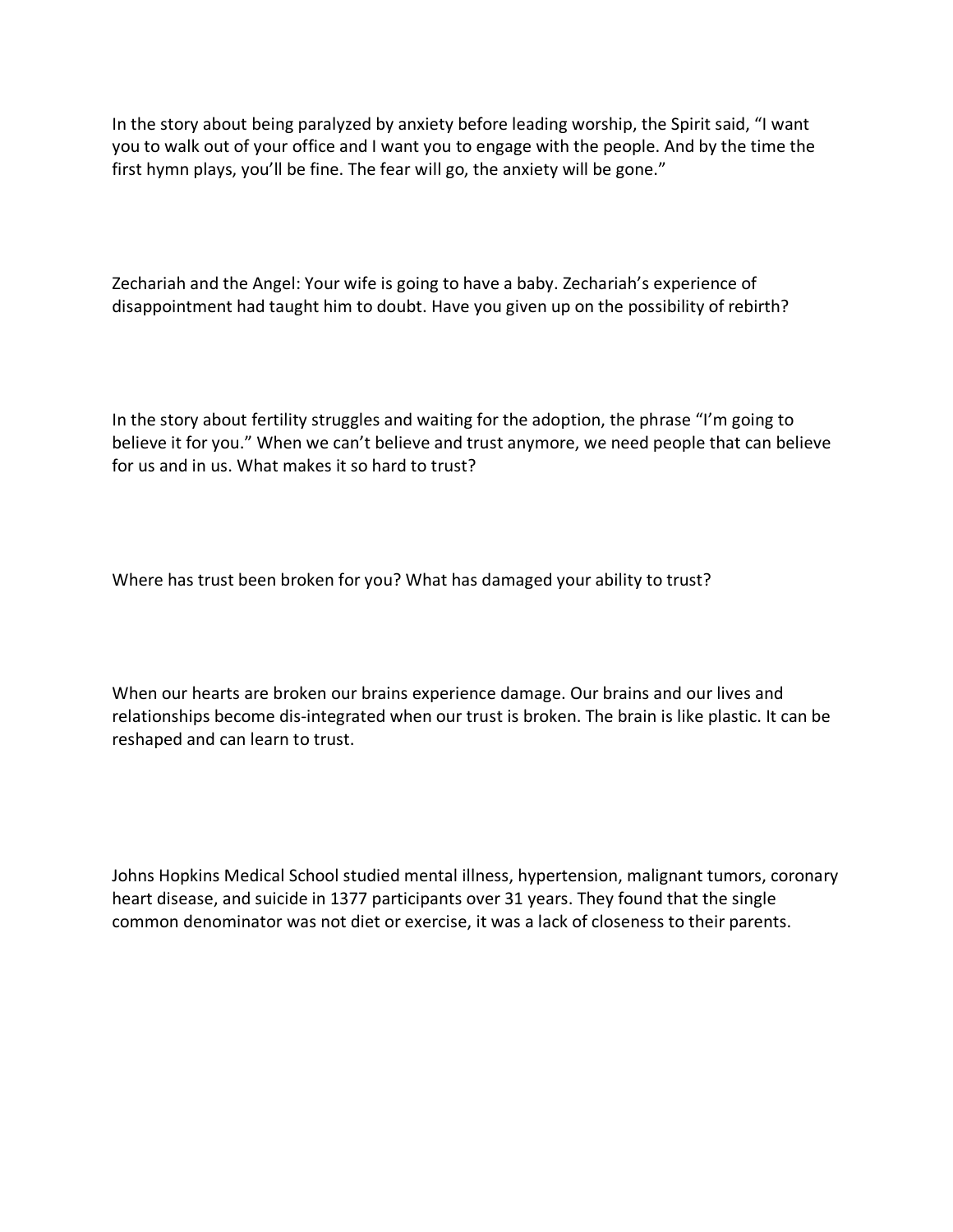Without a secure attachment, it is very difficult to trust anyone, no less an invisible God. You can't go back and rewrite the past, but there is hope for now. The solution to building trust and healing broken trust is being heard and feeling felt by another.

What if we were heard and had the feeling of being felt by God?

### **Discussion Questions (You do not need to use all of these.)**

- What struck you most about the message?
- When was a time that, like the Israelites between the sea and the army, you felt trapped or stuck? How did God lead you through?
- Name a circumstance, like Zechariah's, where you have struggled to trust in God. What or who helped you?
- What are some events that have damaged your ability to trust people or God?
- Who are some people in your life in whom you seek refuge? Do you seek refuge in God?
- When was an instance that you were heard and felt by another person?
- What would it feel like to be heard and felt by God?

#### **Spiritual Health Practice for the Week: Building Trust Exercise**

- 1. Find a partner and set aside one hour. When you are the speaker, share two things: 1) Some way that you feel stuck. 2) Some way you feel called to serve God that seems impossible.
- 2. For the first 30 minutes, one person speaks, and the other person listens with love.
- 3. Then switch places for the second 30 minutes.